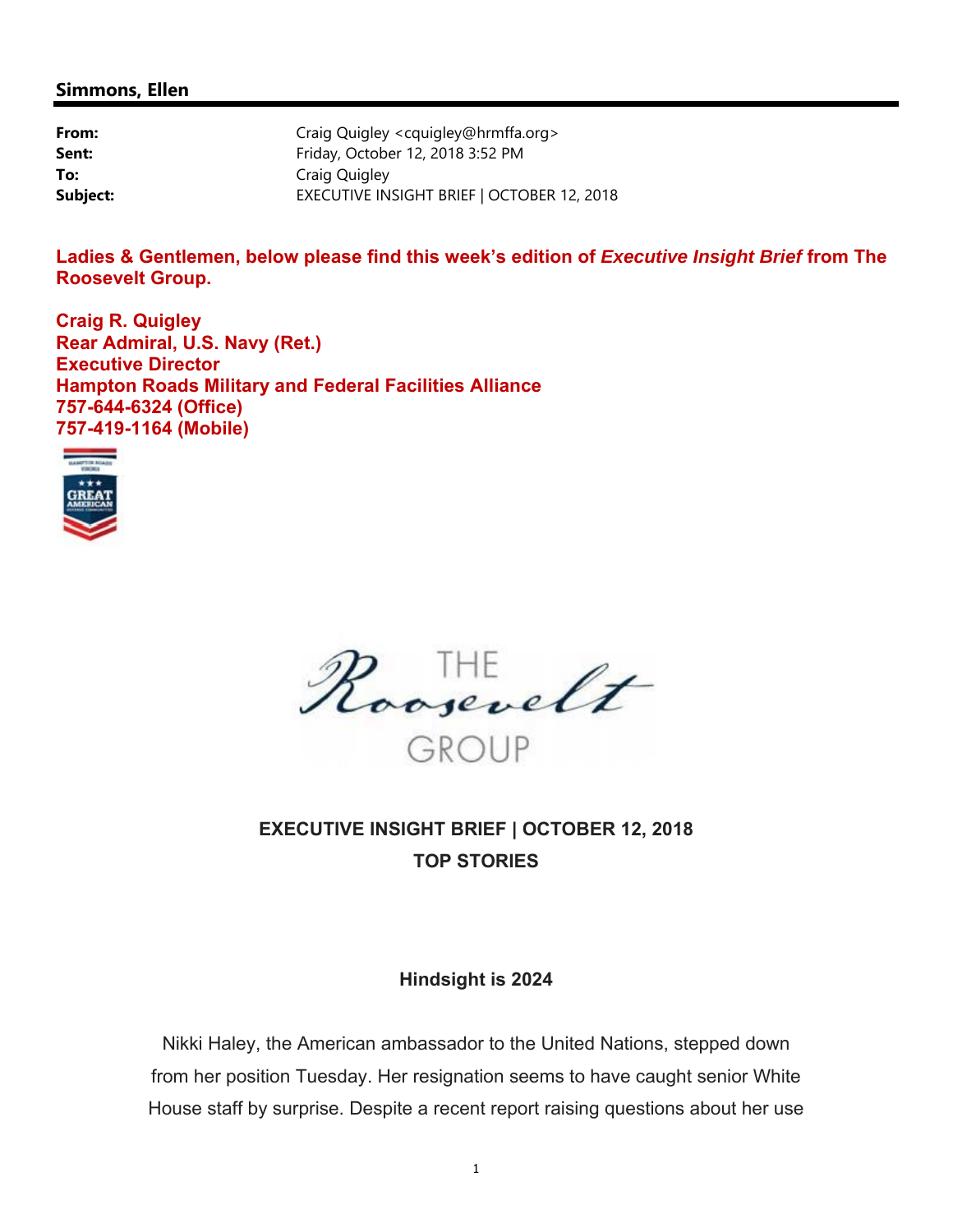of private jets, Ms. Haley faced no pressure to resign. She managed an unusual balancing act during her nearly two years in office: remaining in the good graces of both Mr. Trump and his Republican-establishment opponents. Read more.

It's widely assumed in Washington that Haley has a presidential run in her future—indeed, she felt it necessary to inform Trump in front of the White House press corps that she wasn't gunning for him in 2020.

Often, her work as ambassador happened to boost credentials that would be useful for a potential presidential candidate—for example, in her staunch support for Israeli Prime Minister Benjamin Netanyahu's right-wing government, which will win approval among evangelical voters.

#### **Michael's Wrath**

Michael, a Category 4 hurricane, smashed into the Florida Panhandle on Wednesday. The supercharged storm had maximum sustained winds of 155 mph at landfall—just two miles shy of a Category 5, the fiercest on the scale. An hour after landfall, the storm's winds had weakened slightly but were still vicious at 150 mph. Hurricanes generally lose strength over land since their source of energy (warm sea water) is gone. Before landfall Wednesday, meteorologists weren't sure whether Michael would cross the threshold for a Category 5 – 157-mph winds. Click here for full story.

With 11 people killed so far, in the most powerful storm to hit the Florida Panhandle in recorded history, officials warned the number is likely to rise as search crews struggle to gain access to ravaged areas and sift through the piles of debris.

Tyndall Air Force Base sustained extensive damage from the wrath of the

2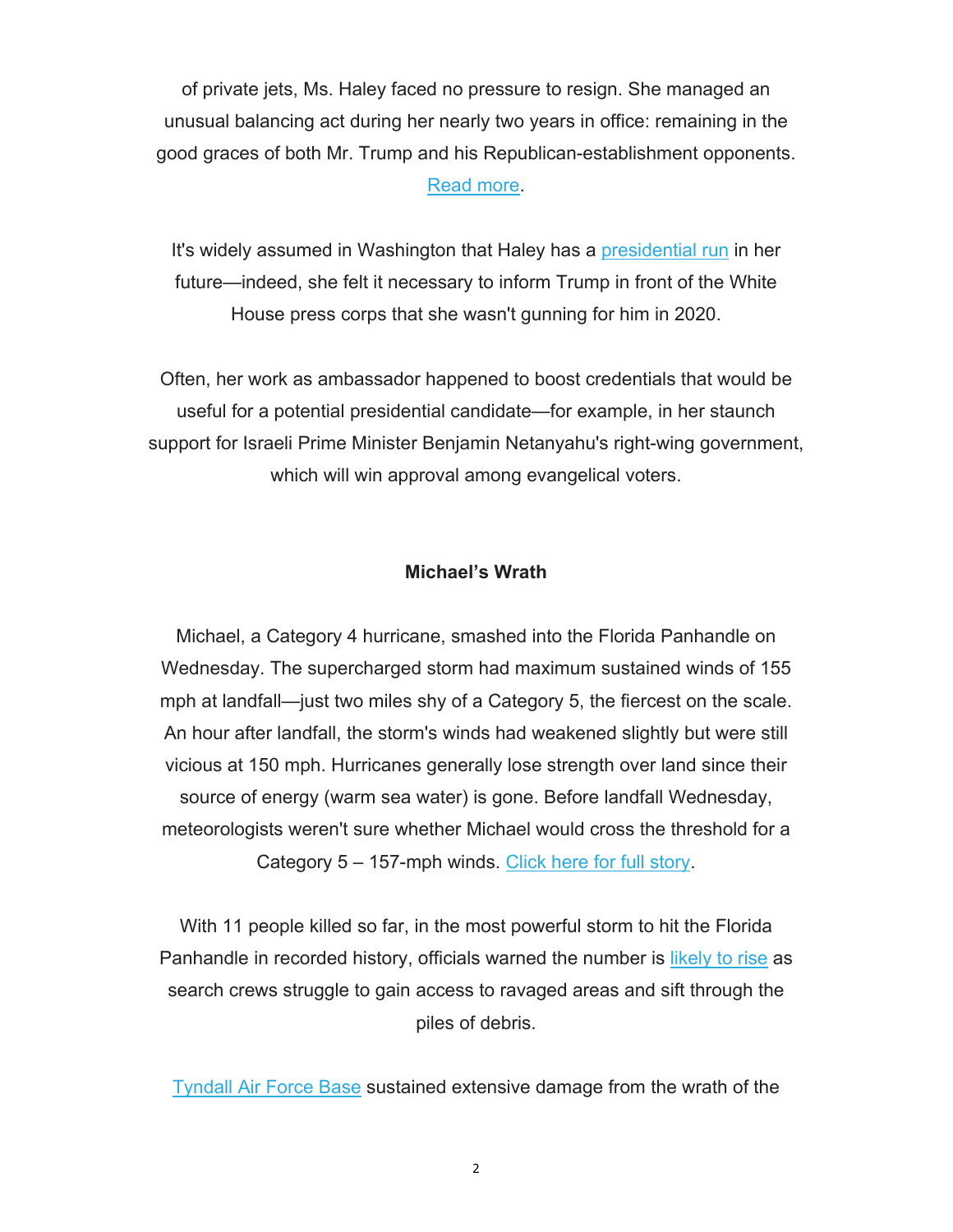storm. Tyndall said in a release Wednesday evening that the "catastrophic" storm delivered a direct hit to the base, bringing down trees and power lines, ripping roofs off buildings and causing significant structural damage. Tyndall is near Panama City, Florida, which bore the brunt of the storm.

### **Missing Journalist Sparks International Outrage**

The U.S. has intercepts of Saudi officials discussing a plan to lure journalist Jamal Khashoggi back to Saudi Arabia and detain him, according to a U.S. official familiar with the intelligence.

Khashoggi, a prominent Saudi journalist and critic of the regime, has been missing for more than a week after going to the Saudi consulate general in Istanbul to obtain wedding papers. Turkish officials believe he was killed at the consulate, an allegation denied by Saudi Arabia.

A leading Republican senator said Thursday that he believes Saudi journalist Jamal Khashoggi was murdered and that "there is no question the Saudis did this." Senate Foreign Relations Chairman Bob Corker told CNN that the "intel points directly" to Saudi Arabia and said the Saudis need to "produce" the 59 year-old father of four to dispel concerns.

### **Quick Hits**

The U.S. Army has selected a new round to replace those equipping its M4A1 carbine and M249 Squad Automatic Weapons. The Army selected five companies to produce prototype weapons in the new 6.8-millimeter round. Click here for full story.

The Pentagon announced Thursday that it would temporarily ground its entire

3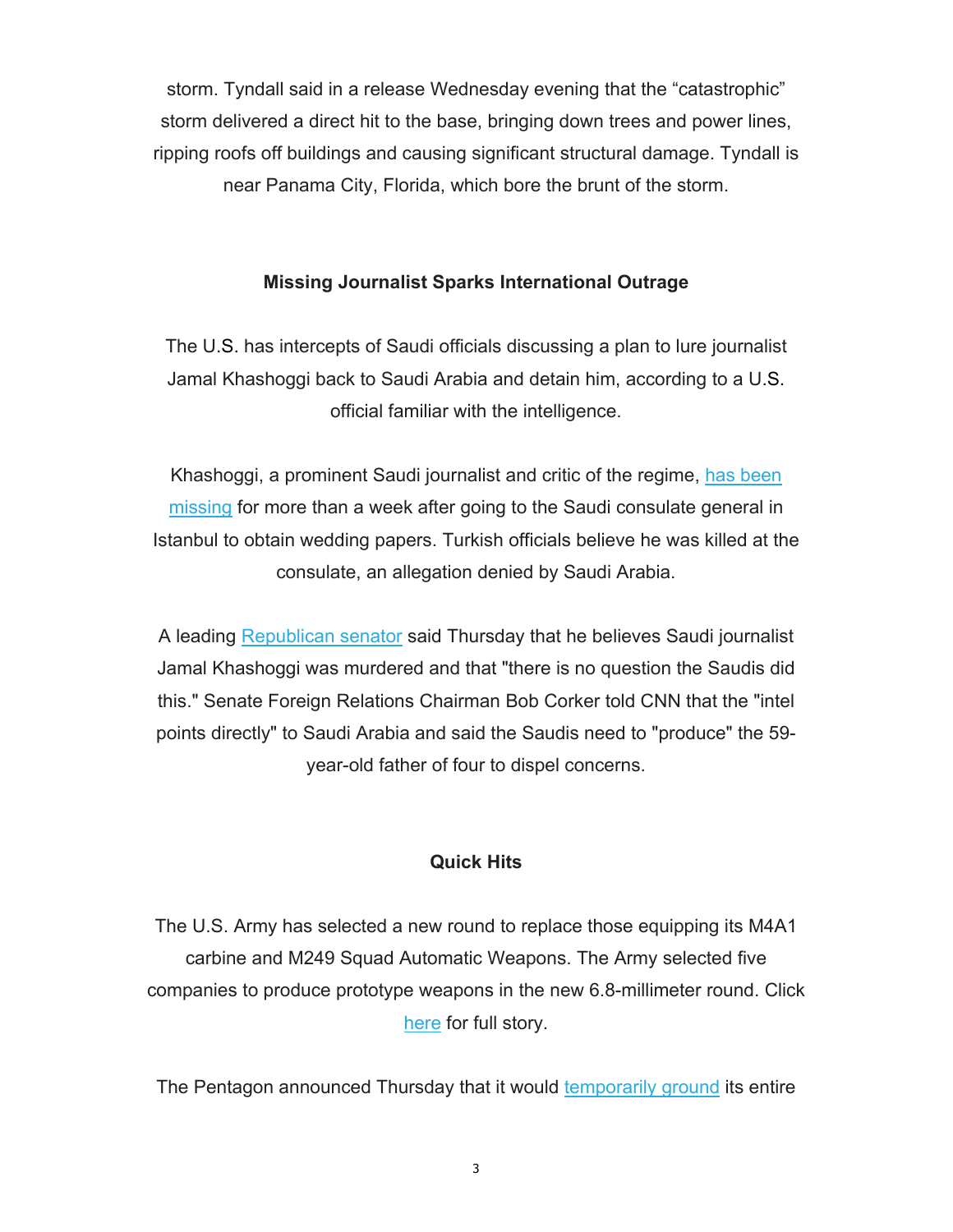fleet of F-35s. This comes as a result of the F-35 crash that occurred several days ago and is suspected to be a fuel tube issue within the engine. Read more

here.

Al-Tanf base in Syria has proven to be a massive thorn in Putin's side. In fact, the al-Tanf garrison has long drawn the ire of Moscow, Tehran, and Damascus

— but all they've been able to do is complain about it. Read why here.

Stocks fell sharply in volatile trading on Thursday as investors dumped riskier assets in favor of traditional safe havens like bonds as the Dow tumbles over 500 points, bringing 2-day losses to more than 1,300 points. Wall Street has a reassuring message for investors who worry that this is more than a short-term blip and that the stock market will keep going down and plunder their wealth: "Pullbacks are normal," says John Lynch, chief investment strategist at LPL Financial.

The strategy for the U.S. forces in the Pacific has changed dramatically of late. Before, they focused their training primarily on disaster relief and rescue operations, however, since President Donald Trump has come to office, the administration has issued a new National Security Strategy focused on the persistent potential for military conflict with China and North Korea. The Army has shifted gears accordingly. Click here for full story.

# **Look Ahead**

# *Monday, October 15th*

8:45am: The Defense Strategies Institute symposium, Day 1 Mary M. Gates Learning Center, 701 North Fairfax Street, Alexandria, Va.

10:00am: CSIS discussion on the South China Sea disputes 1616 Rhode Island Ave NW